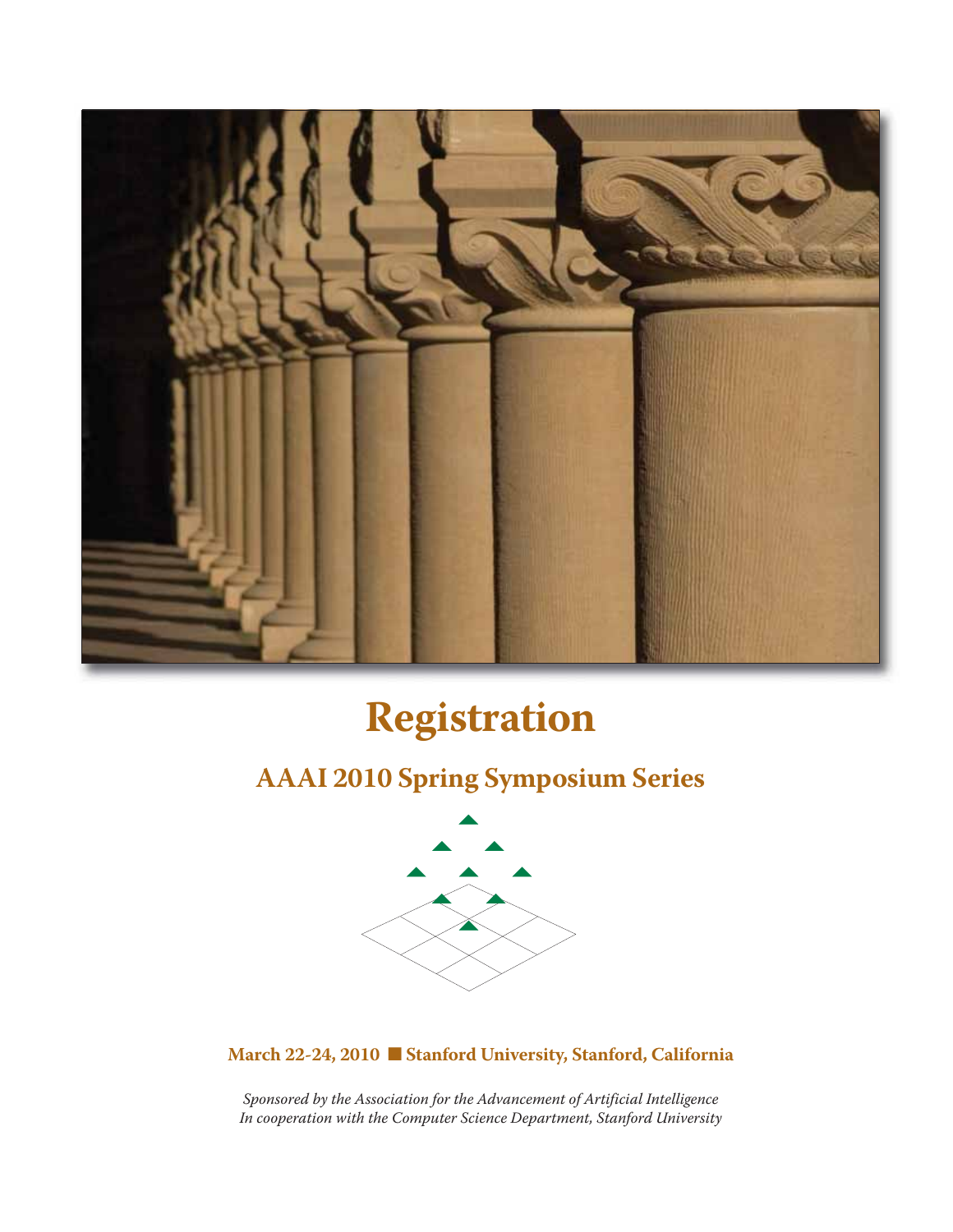#### **Registration Deadlines**

- o *February 5, 2010:* Invited participants
- o *February 5, 2010:* Sheraton Hotel reservation cut-off
- o *February 21, 2010:* Creekside Inn/Stanford Terrace Inn reservation cut-off
- o *February 26, 2010:* Final (open)
- □ *March 5, 2010:* Refund requests in writing
- o *March 7, 2010:* Cardinal Hotel reservation cut-off

The Association for the Advancement of Artificial Intelligence, in cooperation with Stanford University's Department of Computer Science, presents the 2010 Spring Symposium Series, to be held Monday through Wednesday, March 22–24, 2010 at Stanford University. The titles of the seven symposia are:

- o Artificial Intelligence for Development
- o Cognitive Shape Processing
- o Educational Robotics and Beyond: Design and Evaluation
- o Embedded Reasoning: Intelligence in Embedded Systems
- o Intelligent Information Privacy Management
- o It's All in the Timing: Representing and Reasoning about Time in Interactive Behavior
- o Linked Data Meets Artificial Intelligence

Each symposium will have limited attendance. Participants will be expected to attend a single symposium throughout the symposium series. In addition to participants selected by the program committee of the symposia, a limited number of other interested parties will be allowed to register in each symposium on a firstcome, first-served basis. To register, please fill out the registration form, and send it along with payment to:

2010 Spring Symposium Series AAAI, 445 Burgess Drive Menlo Park, CA 94025 Telephone: 1-650-328-3123 Fax: 1-650-321-4457\* E-mail: sss10@aaai.org\*

\**Credit card orders only, please note that there are security issues involved with the transmittal of credit card information via e-mail. AAAI will not be held liable for any misuse of your credit card information during its transmittal to AAAI.*

#### **Tentative Program Schedule**

*(Subject to change)*

- Monday, March 22 9:00 AM – 5:30 PM: Symposia sessions 6:00 PM – 7:00 PM: Reception
- Tuesday, March 23 9:00 AM – 5:30 PM: Symposia sessions 6:00 PM – 7:00 PM: Plenary session
- Wednesday, March 24 9:00 AM – 12:30 PM: Symposia sessions

Registration will be held at Stanford University on the lower level of the Cummings Art Building in the foyer of Annenberg Auditorium.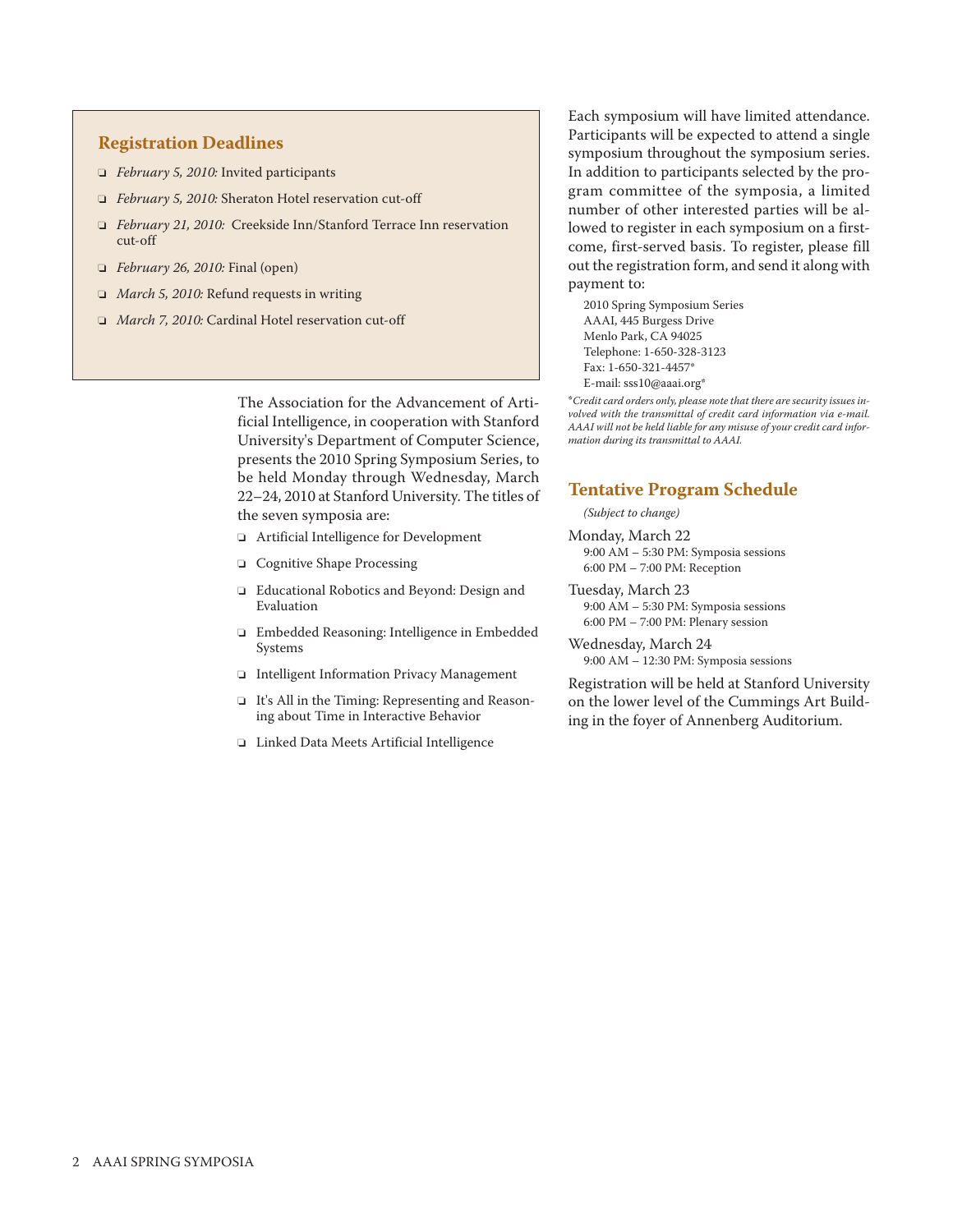**Artificial Intelligence for Development Artificial Intelligence for Developmen** 

The AAAI Spring Symposium on Artificial Intelligence for Development (AI-D)<br>will explore opportunities for harnessing<br>AI to promote the socioeconomic development cial Intelligence for Development (AI-D) will explore opportunities for harnessing AI to promote the socioeconomic development and enhance the quality of life of disadvantaged populations, including those within developing countries. Beyond discussing and sharing ideas, we hope to catalyze the creation of AI-D as a subfield of the more established broader area of information and communication technology for development (ICT-D).

Machine learning, inference, planning, and perception have the potential to bring great value to the developing world in a wide array of areas, including healthcare, education, transportation, and agriculture. AI methods promise to provide new directions for enhancing and extending novel economic concepts like microfinance and microwork. The methods can be used to assist with the detecting and responding to natural and human-caused disasters. Reasoning systems might one day help to extend medical care to remote regions through automated diagnosis and effective triaging of limited medical expertise and transportation resources. Unprecedented quantities of data are being generated in the developing world on human health, financial transactions, movement, and communications. AI methods can help to tease out insights from this data on social relationships and dynamics, human mobility patterns, and population responses to crises. Models and systems that leverage such data might one day guide public policy, monitor interventions, and provide insights about population responses to crises.

To date, ICT-D efforts have led to valuable ideas and insights. However, ICT-D efforts have rarely focused on opportunities to harness machine learning and reasoning to create intelligent systems, services, models, and analyses. We view the AAAI Spring Symposium at Stanford as a focal point and launching pad for bringing together a critical mass of researchers who share an interest in applying AI research to development challenges. We invite paper contributors and other interested people to join us for what promises to be an exciting and engaging symposium on AI for development

The symposium agenda will include a mix of invited talks, paper presentations, and poster presentations. Beyond presentations on research, we will have panels and open discussions on key topic areas to encourage brainstorming, to identify key opportunities and challenges in AI-D, and to pose next steps for establishing a vibrant AI-D research community that will engage in sustained efforts in this area.

### **Organizing Committee**

Nathan Eagle, cochair (The Santa Fe Institute), Eric Horvitz, cochair (Microsoft Research), Shawndra Hill, data cochair (Wharton), Ravi Jain, data cochair (Google), Rajarshi Das, data cochair (IBM T. J. Watson Research Center), Saleema Amershi (University of Washington), Gaetano Boriello (University of Washington and Google), Neil Ferugson (Imperial College, UK), Ashish Kapoor (Microsoft Research), Roni Rosenfeld (CMU), John Quinn (Makerere University, Uganda), Kentaro Toyama (University of California, Berkeley), Peter Waiganjo Wagacha (University of Nairobi)

### **For More Information**

For more information about the symposium see the supplementary symposium web site: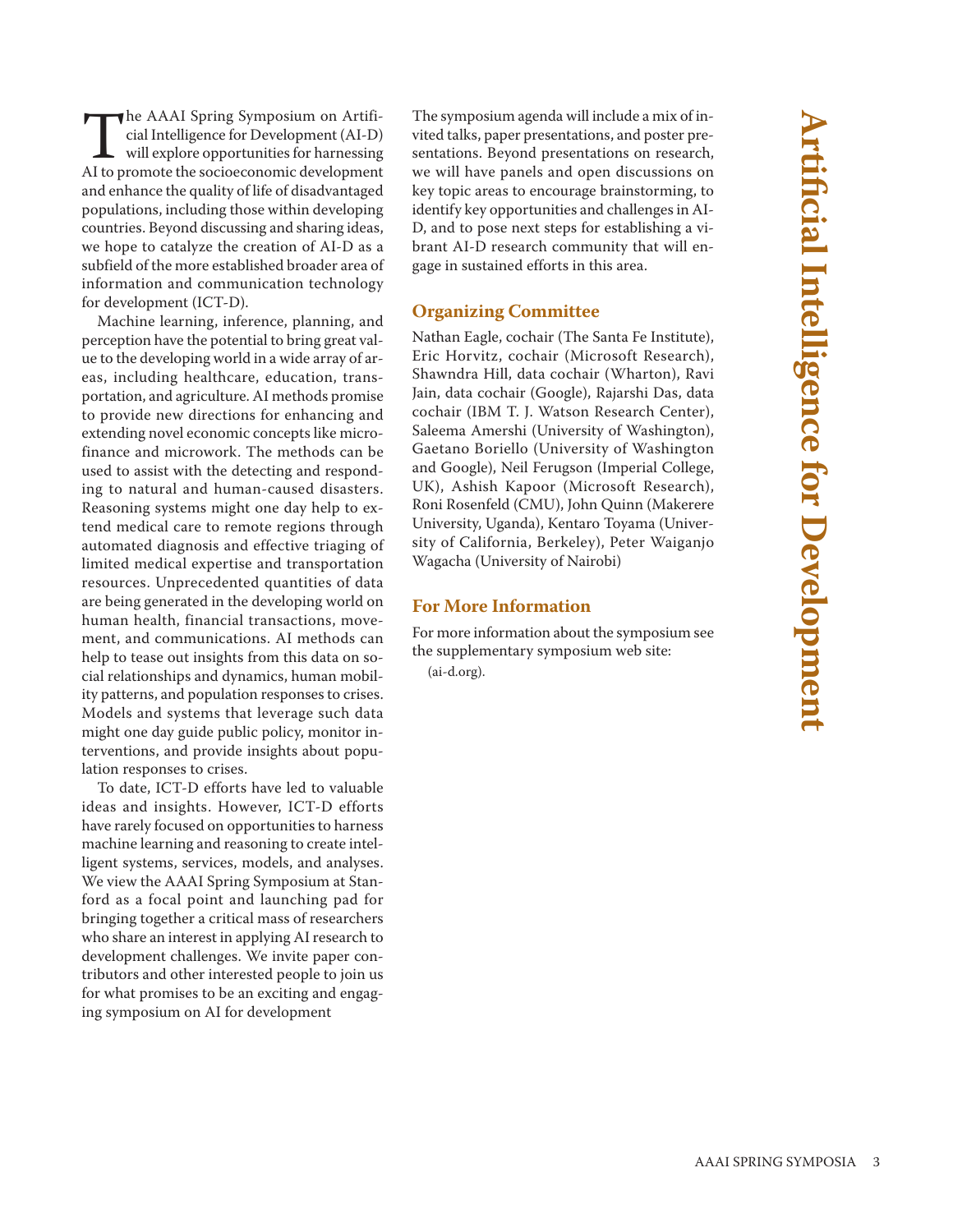Real-world spatial problems typically deal<br>with diverse types of spatial knowledge<br>objects with meaningful and specific shapes with diverse types of spatial knowledge at the same time and involve complex objects with meaningful and specific shapes. Understanding mental processing of knowledge about shapes thus seems essential for understanding mental processing of spatial knowledge in real world scenarios. With the term *cognitive shape processing* we refer to all forms of knowledge processing involving shape information that are related to, inspired by, or derived from principles found in natural cognitive systems.

The goal of the symposium is to bring together researchers from artificial intelligence and cognitive science to promote the understanding — from a cognitive point of view — of how shape information can be acquired, represented, retrieved, (re-)constructed, and integrated with other types of spatial information.

Sample questions of interest in cognitive shape processing are as follows:

- □ How is shape knowledge represented in and retrieved from long-term mental storage and from technical knowledge bases?
- $\Box$  Is shape knowledge compositional (that is, constructed from elementary shapes) or are specific shapes uniquely represented?
- □ Is shape knowledge contour-based or areabased? Or neither?
- $\Box$  How do prototypical (categorical) shapes relate to specific shapes?
- $\Box$  How does partial shape matching work, that is, when only parts of a specific shape are known or visible?
- $\Box$  How can varying levels of granularity be modeled in shape processing?
- Given that visual and spatial aspects are involved in spatial knowledge processing, how does shape information interact with these modes?
- □ Is shape information dealt with in 2D, 2.5D, 3D, – and how does dimensionality scale up or down?
- $\Box$  What is the role of attention-related processes in cognitive shape processing? How does shape knowledge guide (visual) attention?
- $\Box$  What is the relation between control processes in visual perception and knowledge about shapes?
- $\Box$  How can brain-imaging, eye movement, and behavioral studies contribute to the understanding of cognitive shape processing?
- $\Box$  How do different modes of shape perception interact (for example, visual and haptic)?

The symposium will be scheduled to provide extensive discussion time and group interactions. In addition to a series of regular presentations with significant question-and-answer time, we intend to reserve about one third of the overall time for parallel, small-group, topicoriented breakout discussions, with subsequent reporting back to the plenum.

### **Organizing Committee**

Thomas Barkowsky, Chair (Universität Bremen, barkowsky@informatik.uni-bremen.de, primary contact), Sven Bertel (University of Illinois at Urbana-Champaign, bertel@illinois. edu), Christoph Hölscher (University of Freiburg, hoelsch@cognition.uni-freiburg.de), Thomas F. Shipley (Temple University, tshipley@temple.edu)

### **For More Information**

For more information about the symposium see the supplementary symposium web site: (www.spatial-cognition.de/CSP).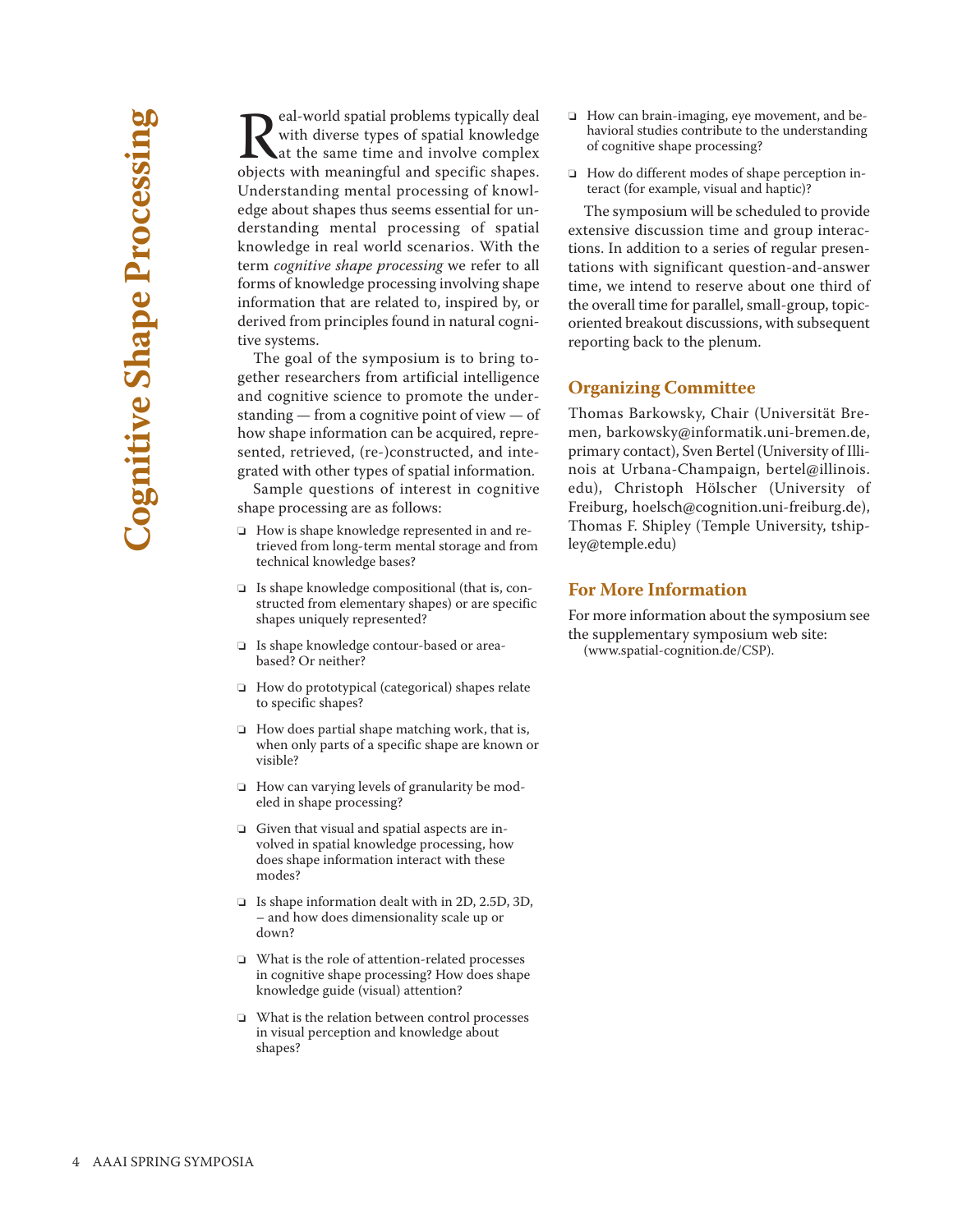**Educational Robotics and Beyond: Design and Evaluation** Educational Robotics and Beyond: Design and Evaluation

For over twenty years, robots, electronics,<br>microcontrollers, and other physically in-<br>stantiated devices have been used as edu-<br>cational tools in both formal (in-school) and inor over twenty years, robots, electronics, microcontrollers, and other physically instantiated devices have been used as eduformal (out-of-school) settings. Particularly at the high school and undergraduate levels, these tools have been used to enhance computer science education and illustrate artificial intelligence concepts. In the last several years, a number of programs have been developed which use physically instantiated devices to promote learning in a wider variety of topics, including science, engineering, math, as well as storytelling, sculpture, and other art forms.

This symposium has two aims: We will showcase recent exciting designs for education using robots and other technologies — new hardware, software, and curricula that span a wide variety of educational topics and settings. We will also focus on the difficult problem of how to evaluate the effects on our students of these new innovations and interventions. Specifically, topics addressed by speakers and submitted papers will include (1) design of robots and other physically instantiated, electronic educational tools; (2) curriculum design process; (3) evaluation methodology for programs featuring these tools; and (4) evaluation results from such programs, both quantitative and qualitative.

We plan to make this symposium highly participatory, with much of the time devoted to learning by doing. We will have two breakout sessions — one in which participants will be able to program electronic devices brought by other participants, and the other in which participants will develop evaluation strategies for different educational programs. We will also have two panels or open discussions: One about implementing evaluation strategies, and the other on whether improving the introductory computer science course to be more exciting sets students up for disappointment in follow-on courses.

In addition to these sessions we will have three invited speakers. Debbie Bernstein, a learning sciences researcher with seven years' experience evaluating robotics programs, will discuss evaluation techniques. Doug Blank and Deepak Kumar will present evaluation strategies and results from their work designing an introductory CS course that uses robots. Finally, Robbie Berg will speak about ongoing work with the PicoCricket platform.

We invite you to join us at Stanford and look forward to vibrant discussions about and learning opportunities in the design and evaluation of educational robots and other physically instantiated devices.

### **Organizing Committee**

Aude Billard (EPFL), Douglas Blank (Bryn Mawr College), Emily Hamner (Carnegie Mellon University), Tom Lauwers, cochair (Carnegie Mellon University), Kristen Stubbs. cochair (iRobot Corporation)

### **For More Information**

For more information about the symposium see the supplementary symposium web site (www.cs.cmu.edu/~AAAI10-ETPL).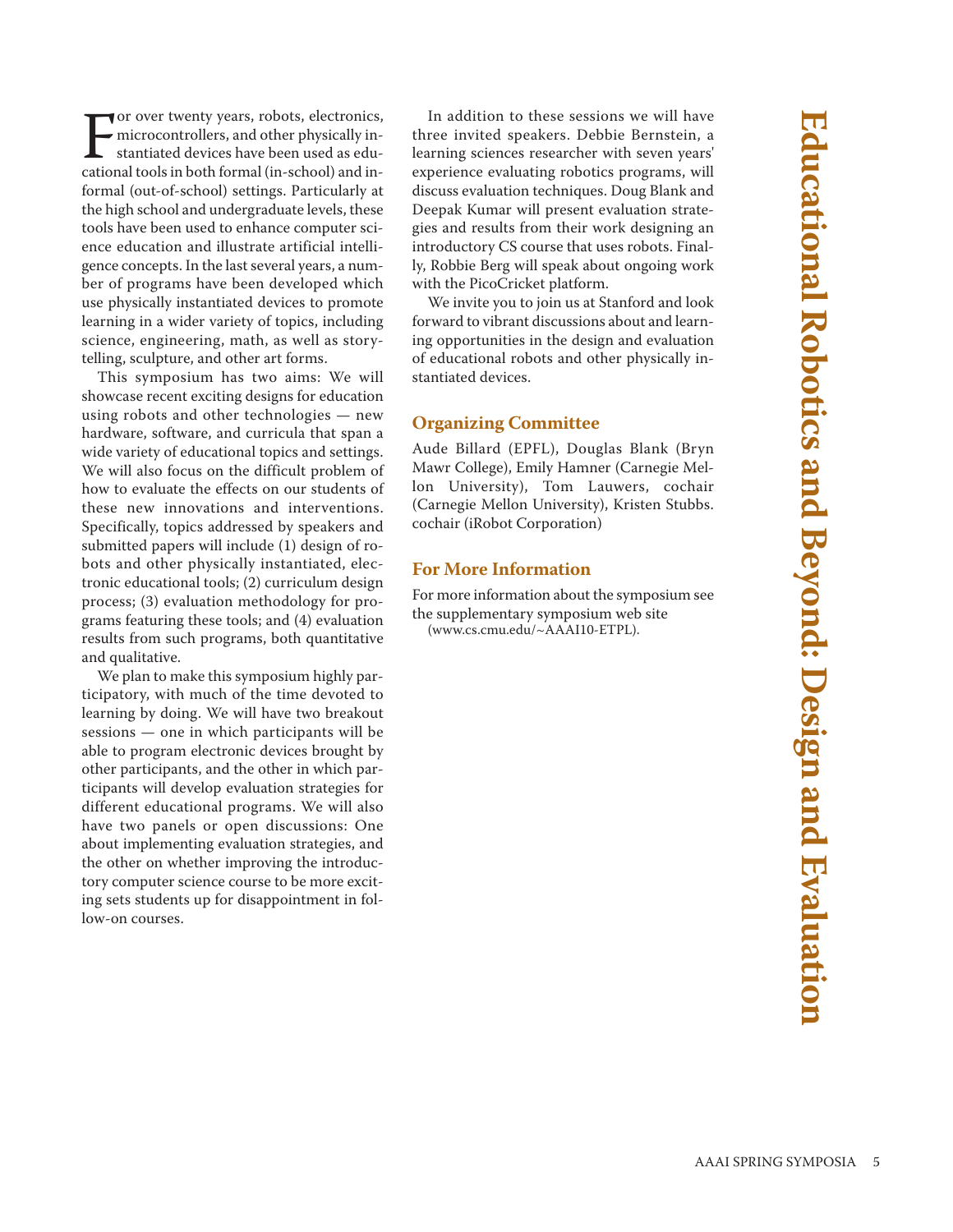The AAAI embedded reasoning sympo-<br>sium dives into the field of embedded<br>reasoning from a necessarily multidisci-<br>plinary perspective bringing together resium dives into the field of embedded reasoning from a necessarily multidisciplinary perspective, bringing together researchers in artificial intelligence, control systems, robotics, and human machine interaction. Recent advances in the field have been driven by a combination of advances in embedded computing power and the desire to control increasingly complex systems safely, efficiently, and reliably. It incorporates the strengths of AI reasoning — planning, scheduling, controlling, learning, and diagnosing — into physical systems. This advances system capabilities in solving complex tasks, in acting on high-level goals, and in adapting to changing and uncertain states.

From robotics to transportation systems to industrial automation, applications are being revolutionized. The integrated methods by which we approach these problems are rapidly evolving. As illustrated by recent research programs and applications, these emerging capabilities require a tight integration of diverse techniques with a strong multidisciplinary understanding of their relationship. The traditional interfaces of the fields of AI reasoning, control, and human factors are becoming blurred, with control system optimizations running on embedded processors, and artificial intelligence controlling autonomous vehicles.

This symposium will discuss challenges, approaches, and solutions for enabling systems of sensors, actuators, and processors to be adaptive, distributed, and robust. Topics include the following:

- $\Box$  Autonomously interacting with and understanding the surrounding environment, with noisy sensor inputs and imperfect models of system behavior
- o Challenges in real-time execution and process concurrency; coupling of both spatial and temporal requirements
- $\Box$  Embedded system interaction with each other and with their human operators
- $\Box$  Integration of capabilities such as inference, strategic and tactical planning, optimal behavior selection, and reactive control
- $\Box$  Programming paradigms and approaches to verification and fault tolerance

The goals are to bring researchers together to share and discuss existing techniques, present new approaches, and to learn from and celebrate recent examples of successful experiments and applications on the frontiers of embedded reasoning. This symposium is meant to encourage direct comparisons of theories and of implementations to unify concepts from varying perspectives, and to provide a venue for discussion on the direction of the field.

### **Organizing Committee**

Michael Beetz (Tech. Univ. of Munich), Johan de Kleer (PARC), Jeremy Frank (NASA ARC), Gabe Hoffmann (PARC), Michel Ingham (NASA Jet Propulsion Laboratory), Lukas Kuhn (PARC), Conor McGann (Willow Garage), Claire Tomlin (University of California, Berkeley)

#### **For More Information**

For more information about the symposium see the supplementary symposium web site (era.parc.com/aaai\_er10).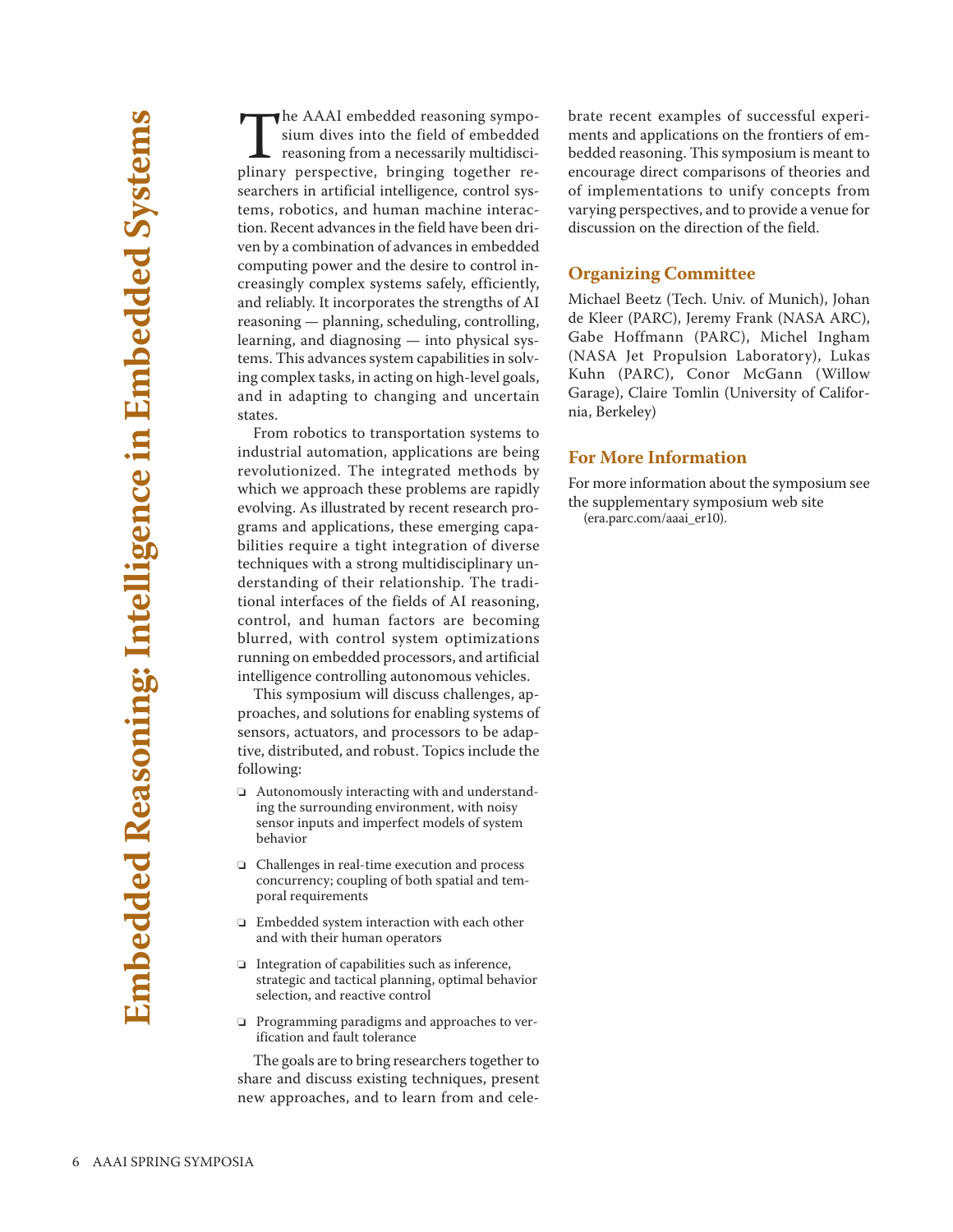**P**rivacy is one of the key challenges of our<br>time, and significant scientific break-<br>throughs are needed to build a new breed<br>of computer systems that enable meaningful time, and significant scientific breakthroughs are needed to build a new breed of computer systems that enable meaningful user privacy management. This symposium takes a transdisciplinary approach in its exploration of privacy management by drawing from law, computer science, artificial intelligence, and business. There is a significant and growing need to identify privacy requirements in application development and to use intelligent technology-enabled solutions to assist users to monitor and manage their personal information in a more transparent proactive fashion. The symposium received a large number of high quality papers covering a broad range of privacy related topics that will be delivered as short presentations in theme oriented sessions. We will have several high profile invited speakers from the legal profession, academic and business that will explore the underlying tension between transparency and disclosure in the privacy versus business strategy arenas. In addition, we will have panels, breakout and discussion sessions that will aim to improve our understanding of privacy requirements, and explore important aspects of information privacy management frameworks, tools and techniques.

### **Organizing Committee**

Michael Genesereth (genesereth@stanford. edu), Roland Vogl (rvogl@law.stanford.edu), and Mary-Anne Williams (mary-anne@it.uts. edu.au), CodeX: The Stanford Center of Computers and Law, Stanford University.

### **For More Information**

For more information about the symposium see the supplementary symposium web site (codex.stanford.edu/privacy2010).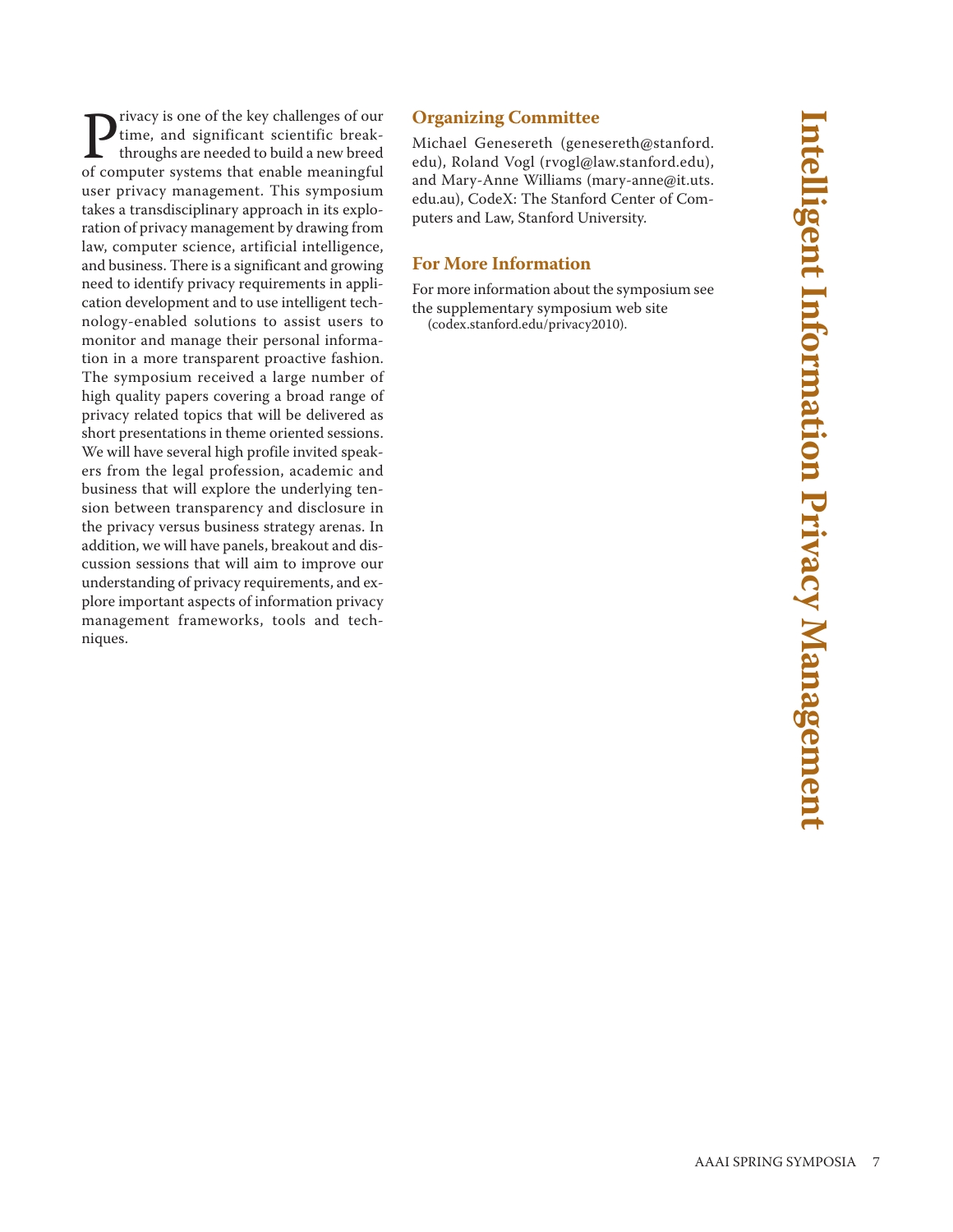**P**eople do not experience the world solely<br>as an ordered sequence of events. The<br>timing of our perceptions and behaviors<br>has as much of an impact on our experiences as as an ordered sequence of events. The timing of our perceptions and behaviors has as much of an impact on our experiences as the nature of the events themselves. Yet many of the representations currently used to model human behavior do not incorporate explicit models of the temporal expression of these stimuli or actions. Dynamic behavior is often modeled sequentially in such a way that its temporal resolution is reduced and potential nonstationarity is ignored for the sake of computational efficiency (as in Markov state-based models of behavior), or causal mappings between observations and behavior are simplified to mitigate the sparseness of available datasets. Given that any artificial agent designed to interact with people will be dealing with intelligent partners with rich mental representations of time, are we using the appropriate representations?

The issue of timing can be even more critical when designing natural interactive social behaviors for robots or other synthetic characters. Human social behaviors are extremely dependent on a close feedback loop of simultaneous and coordinated activity between multiple interactors. Yet how to best represent these interdependencies and temporal relationships in order to produce interactive behaviors is just beginning to be explored and understood from a computational perspective. Speed, acceleration, tempo, and delay are concepts that AI and robotics researchers recognize as important in everything from motor control to verbal communication, but we do not yet possess a wellmotivated framework for how these temporal considerations should be designed into our systems.

This symposium is oriented towards several different groups of researchers, including, but not limited to computer scientists who use machine learning techniques to model human behavior, psychologists and neuroscientists who study social behavior, and designers of robots or computational artifacts that interact naturally with humans in real time. By bringing together members of these communities through a shared interest in temporal representations, our goal is to identify critical areas of study and promising techniques.

The discussions in this symposium will focus on representations of human behavior. Participants will discuss the validity and sufficiency of the current representations of human behavior. This symposium will also look to other communities to determine which representational ideas can be borrowed to create a more complete picture of human behavior. This discussion will also include an analysis of timing representations utilized in other fields to suggest future research directions and to identify the aspects of interaction are likely to be highly dependent on timing. Finally, this symposium will address a central HRI question: which experimental paradigms can serve as testbeds or eventual benchmarks for the study of timing behaviors?

### **Organizing Committee**

Frank Broz (University of Hertfordshire), Marek Michalowski (Carnegie Mellon University), Emily Mower (University of Southern California).

### **For More Information**

For more information about the symposium see the supplementary symposium web site (asimov.usc.edu/~mower/aaai10ss\_time).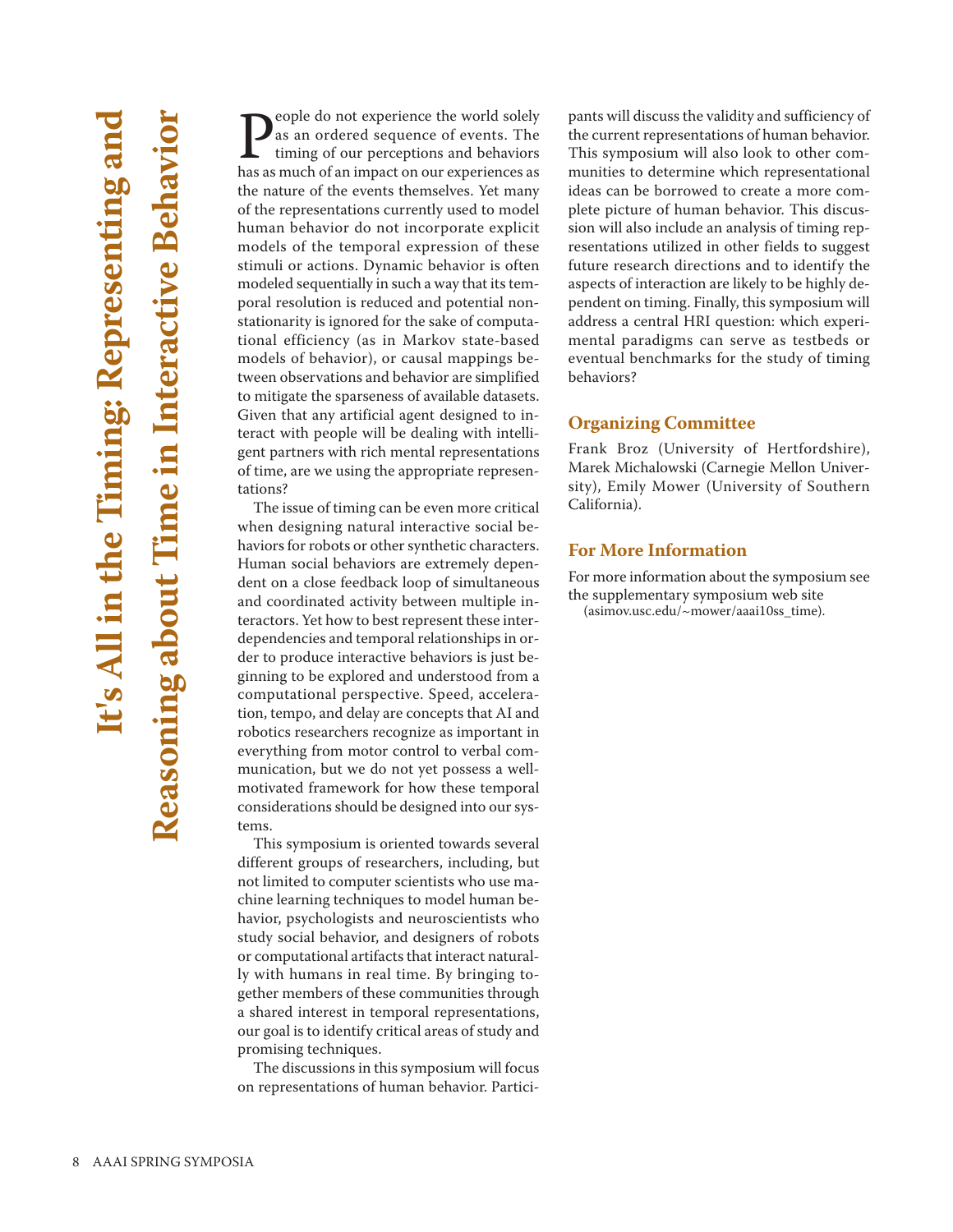The goal of linked data is to enable people<br>to share structured data on the web as<br>easily as they can share documents to-<br>day The basic assumption behind linked data is to share structured data on the web as easily as they can share documents today. The basic assumption behind linked data is that the value and usefulness of data increases the more it is interlinked with other data. Today, this emerging web of data includes data sets as extensive and diverse as DBpedia, Geonames, US Census, EuroStat, MusicBrainz, BBC Programmes, Flickr, DBLP, PubMed, UniProt, FOAF, SIOC, OpenCyc, UMBEL, Virtual Observatories, and Yago.

The availability of this linked data creates a new opportunity for the exploitation of AI techniques that have historically played a central role in knowledge representation, information extraction, information integration, and cognitive agents. The symposium is aimed at bringing together researchers working on linked data and AI.

The program will feature a keynote talk by R. V. Guha (Google), and expert panels on the following topics: knowledge representation needs for linked data, machine learning techniques for linked data, business models for exploiting linked data. The technical program will include papers on the topics of representing, browsing, querying, and applying AI methods to linked data.

### **Organizing Committee**

Dan Brickley (VU University Amsterdam), Vinay K. Chaudhri (SRI International), Harry Halpin (University of Edinburgh), Deborah McGuinness (Rensselaer Polytechnic Institute)

#### **For More Information**

For more information about the symposium see the supplementary symposium web site

(www.foaf-project.org/events/linkedai).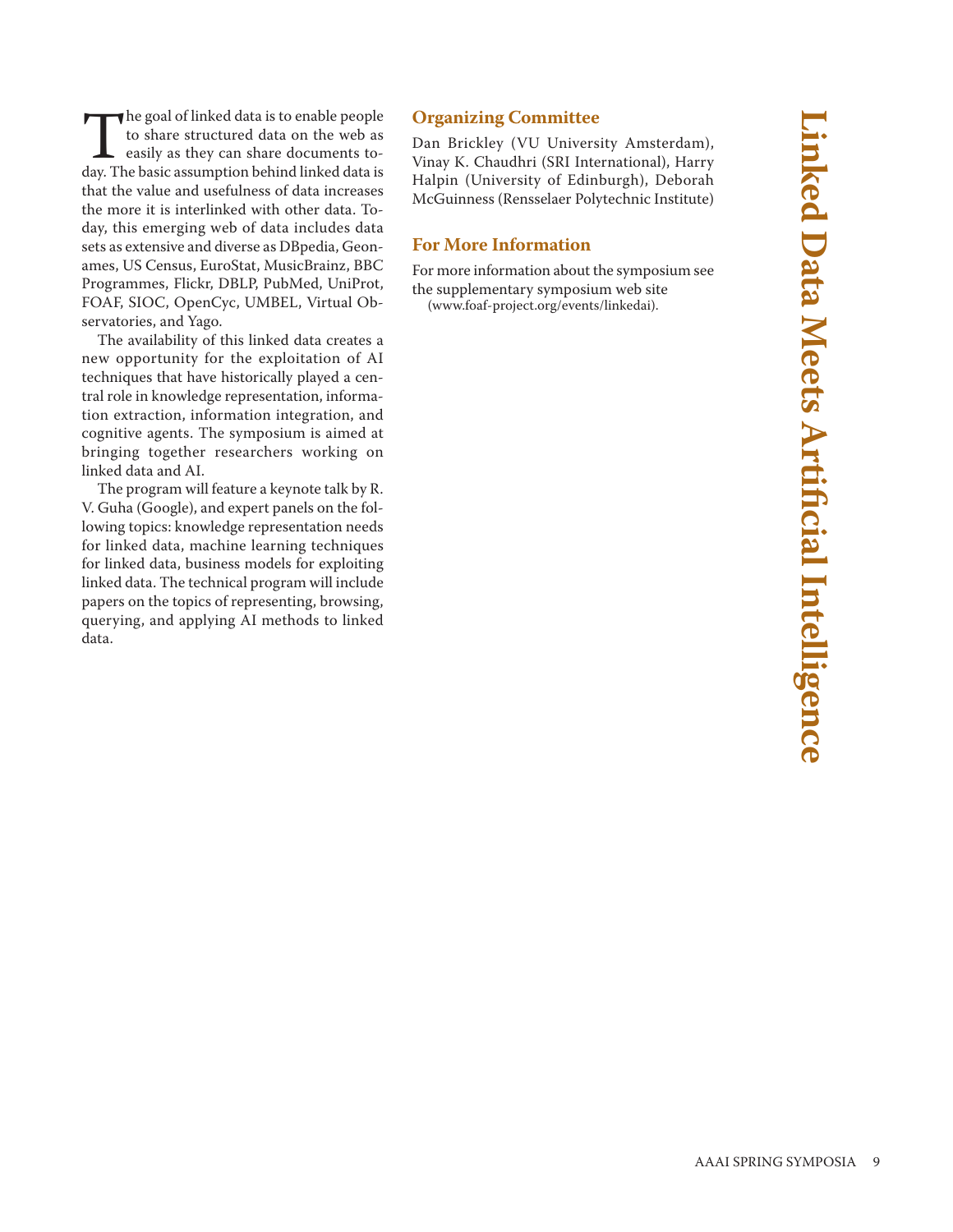ALL ATTENDEES MUST PREREGISTER. Each symposium has a limited attendance, with priority given to invited attendees. All accepted authors, symposium participants, and other invited attendees must register by February 5, 2010. After that period, registration will be opened up to the general membership of AAAI and other interested parties. All registrations must be postmarked by February 26.

Your registration fee covers your attendance at the symposium, a copy of the working notes for your symposium, and the reception.

Checks (drawn on US bank) or international money orders should be made out to AAAI. VISA, MasterCard and American Express are also accepted. Please fill out the attached registration form and mail it with your fee to:

AAAI 2010 Spring Symposium Series 445 Burgess Drive, Suite 100 Menlo Park, CA 94025 USA

If you are paying by credit card, you may e-mail the form to sss10@aaai.org or fax it to 1-650- 321-4457. Registration forms are also available on AAAI's web page: www.aaai.org/spring.

*Please note:* All refund requests must be in writing and postmarked by March 5, 2010. No refunds will be granted after this date. A \$75.00 processing fee will be levied on all refunds granted.

When you arrive at Stanford, please pick up your complete registration packet at the Spring Symposium Series 2010 registration desk, located on the lower level of the Cummings Art Building in the foyer of Annenberg Auditorium.

#### **Registration Hours**

Registration hours will be:

Monday, March 22 8:00 AM - 5:00 PM

Tuesday, March 23 8:30 AM - 5:00 PM

Wednesday, March 24 8:30 AM - 12:00 PM

Please call AAAI at 650-328-3123 for further information.

### **Ground Transportation and Parking**

This information is the best available at time of printing. Fares and routes change frequently. Please check by telephoning the appropriate numbers below for the most up-to-date information.

#### **South and East Bay Shuttle**

Van service from San Francisco Airport to Palo Alto or San Jose Airport to Palo Alto is \$20 for one person, shared van, one way. Cash, major credit cards, or checks accepted. For reservations call 408-559-9477 or 1-800-548-4664.

#### **SuperShuttle**

Twenty-four hour van service to and from San Francisco to Palo Alto. The shared ride fare from San Francisco Airport to Palo Alto is \$26 per person one-way plus \$10 per additional passenger. Cash or major credit cards only. For reservations call 415-558-8500 or 1-800-258- 3826 (outside California). Reservations can also be made over the web at www.supershuttle.com.

#### **Stanford Shuttle**

The Stanford University Marguerite Shuttle Bus service provides service from several points along El Camino Real, the train station, and other surrounding locations to the Stanford Oval as well as transportation around the Stanford Campus. For route and schedule information, see the Marguerite web pages at transportation.stanford.edu/marguerite/MargueriteShuttle.shtml

#### **Train**

CalTrain runs between San Francisco and San Jose station, with stops in Palo Alto, starting at 5:00 am with the last train leaving San Francisco at 11:59 PM (weekdays). For up-to-date fare information and timetables, please visit www.caltrain.org/ or call 1-800-660-4287.

#### **Parking**

Special symposium parking will be available at the Galvez Lot on the Stanford campus from March 22-24, at a cost of \$12.00 for all three days. Please indicate on the symposium registration form if you would like a parking permit. The permit will be mailed to you with your registration receipt, along with a map and directions to the assigned parking areas. Please note that parking permits are valid only in designated areas.

If you park in the SSS-10 designated parking lot, you will need to take the campus shuttle (Marguerite) to the Spring Symposium registration area and sessions. Please allow an extra thirty minutes travel time in your schedule for the shuttle..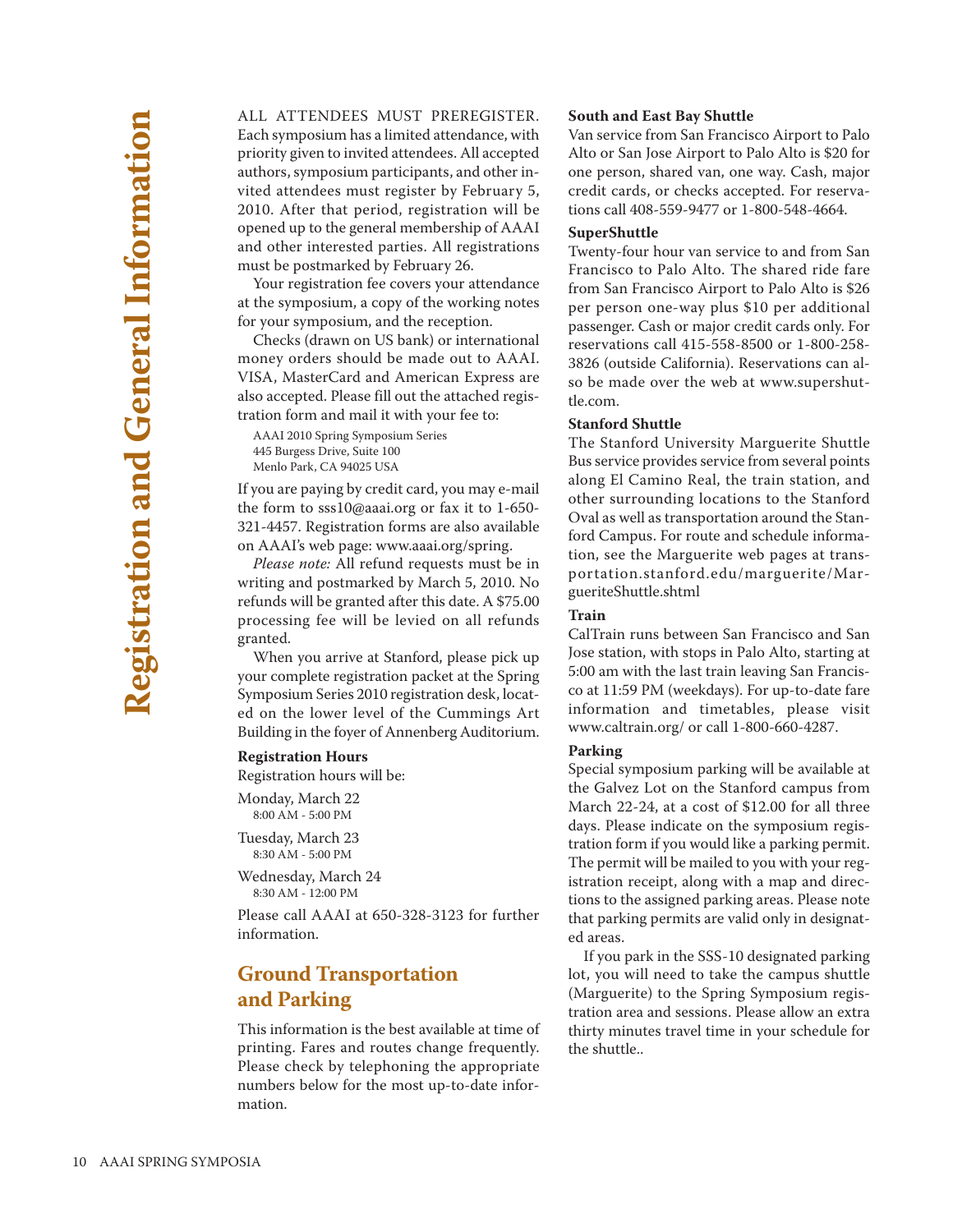### **Accommodations**

For your convenience, AAAI has reserved a small block of rooms at the hotels listed below. Symposium attendees must contact the hotels directly. Please identify yourself as an AAAI Spring Symposium Series attendee to qualify for the reduced rates. Attendees are encouraged to reserve early because of limited hotel rooms due to other events in the Palo Alto area at the same time.

#### **The Cardinal Hotel**

235 Hamilton Ave Palo Alto, CA 94301 *Telephone:* 650-323-5101 *Fax:* 650-325-6086 *Website:* reservations.ihotelier.com/crs/g\_reservation.cfm?groupID=395710&hotelID=3787 *Rates:* \$125 (standard room with private bath) \$70 (European style room) *Reserve before:* March 7, 2010

#### **Creekside Inn**

3400 El Camino Real Palo Alto, CA 94306 *Telephone:* 650-213-4250 Or 1-800-492-7335 *Fax:* 650-493-6787 *Website:* www.creekside-inn.com *E-mail:* res@creekside-inn.com Marguerite shuttle pick-up: 0.5 mile *Rates:* \$149 (Single/Double) *Reserve before:* February 21, 2010

#### **Sheraton Palo Alto**

625 El Camino Real Palo Alto, CA 94301 *Telephone:* 650-328-2800 or 1-800-325-3535 *Fax:* 650-327-7362 *E-mail:* SheratonReservation@pahotel.com *Website:* www.starwoodmeeting.com/StarGroups Web/booking/reservation?id=0912115389&key= 9131F Marguerite shuttle stop nearby *Rate:* \$189 (Single/Double) *Reserve before:* February 5, 2010

#### **Stanford Terrace Inn**

531 Stanford Ave Palo Alto, CA 94306 *Telephone:* 650-857-0333 or 1-800-729-0332 *E-mail:* reservations@stanfordterraceinn.com *Website*: www.stanfordterraceinn.com Please refer to Group number 1317 Marguerite shuttle stops in front of hotel. *Rates:* \$159 (Single) \$169 (Double) *Reserve before:* February 21, 2010

### **Other Hotels**

Available only on a first-come, first served basis; all prices are subject to changes without notice. Please also refer to www.stanford.edu/ dept/visitorinfo/plan/stay.html for other options.

#### **Hotel California**

2431 Ash Street Palo Alto, CA 94306 *Telephone:* 650-322-7666 *Fax:* 650-321-7358 *Website:* www.hotelcalifornia.com/ Marguerite shuttle stops in front *Rates:* \$79 – \$115 exclusive of 12% tax

#### **Comfort Inn**

3945 El Camino Real Palo Alto, CA 94306 *Telephone:* 650-493-3141 *Fax:* 650-493-6313 *Website:* www.paloaltoci.com *Rates:* \$94.99 – 99.99 exclusive of 12% tax

### **Disclaimer**

In offering the the Cardinal Hotel, Creekside Inn, Sheraton Palo Alto, and Stanford Terrace Inn (hereinafter referred to as "Suppliers") and all other service providers for the AAAI Spring Symposium Series, the Association for the Advancement of Artificial Intelligence acts only in the capacity of agent for the Suppliers, which are the providers of hotel rooms and transportation. Because the Association for the Advancement of Artificial Intelligence has no control over the personnel, equipment or operations of providers of accommodations or other services included as part of the Symposium program, AAAI assumes no responsibility for and will not be liable for any personal delay, inconveniences or other damage suffered by symposium participants which may arise by reason of (1) any wrongful or negligent acts or omissions on the part of any Supplier or its employees, (2) any defect in or failure of any vehicle, equipment or instrumentality owned, operated or otherwise used by any Supplier, or (3) any wrongful or negligent acts or omissions on the part of any other party not under the control, direct or otherwise, of AAAI.